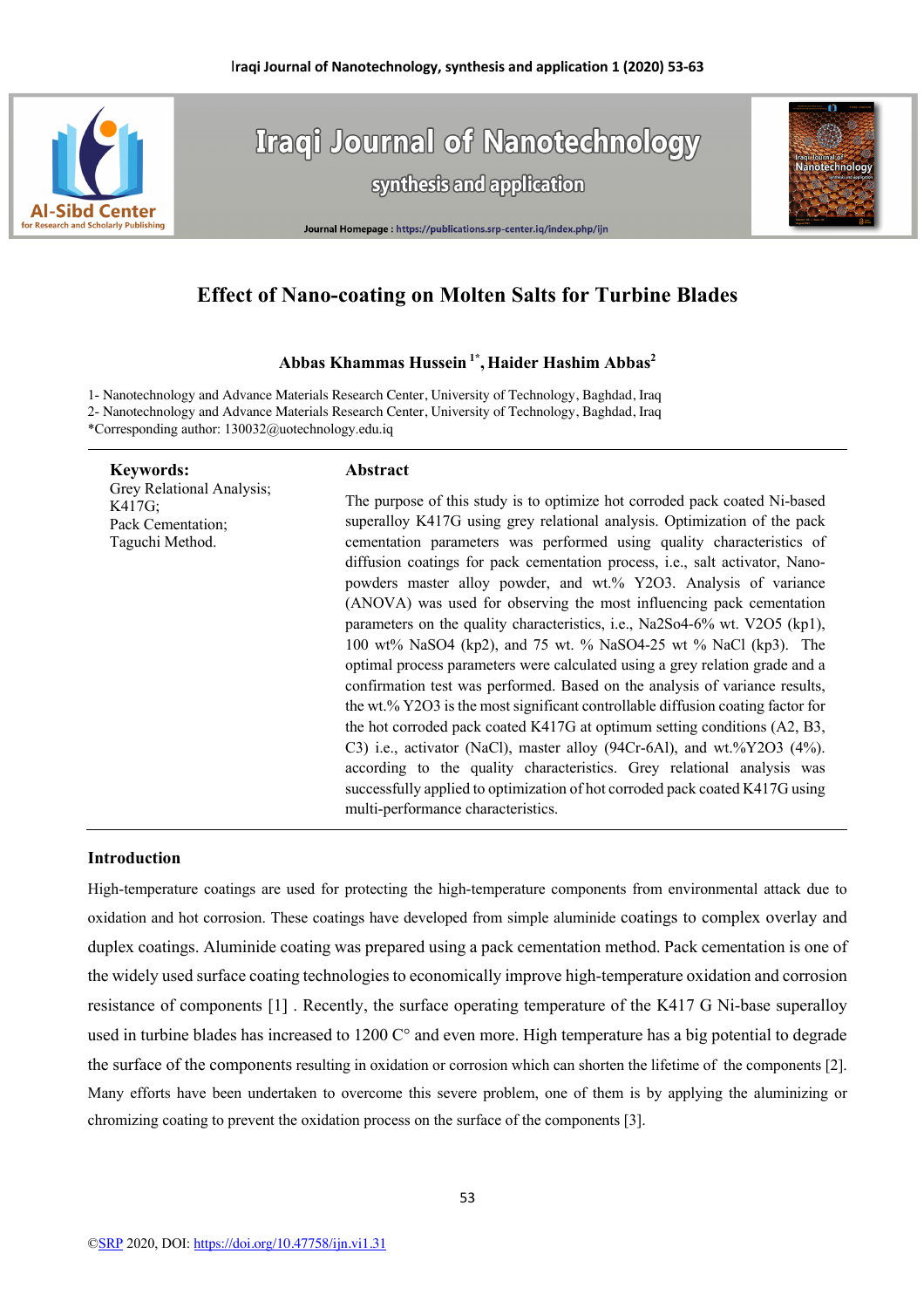Aluminizing – chromizing diffusion coatings are widely used for high-temperature oxidation and hot corrosion protection of turbine blades used in engine hot sections [2]. The pack cementation method is used for the position of protective coatings on the protection against oxidation, corrosion, and damage [4] . At high temperatures, Al and Cr in the coating are oxidized and forms a thin Al2O3 and Cr2O3 scale, which works as the diffusion barrier and reduces the oxidizing speed of the base material. The coated elements are placed in the closed or half-closed containers and covered with mixture powder, which consists of metals used for deposition (Al and Cr), the halide activating agent, and inactive filler. The coating is fabricated through the reduction of metal-halide vapors on the surface of base material followed by diffusion in the solid-state between the introduced metal and the substance [5].

The good repeatability of the manufacturing process and low costs are the main advantages of the pack cementation method [6]. Generally, the pack cementation process can be classified into two types depending on its process temperature and the activity of deposition metal available in the pack. They are high-temperature low-activity and low-temperature highactivity[7]. Recently novel pack cementation coating with improved hot corrosion and oxidation resistance due to "reactive element effect"(REE)" produced using pack cementation method at low temperature on the substrate was developed [8]

In the present, the multi-objective methodology based-on the Taguchi approach and Grey Relational Analysis (GRA) has been used for the optimization of multiple parameters of coating for hot corroded of K417G alloy. The outcome of this study shall be used to explore the possible use of the developed coating for high-temperature components.

## **Experimental procedure**

The experimental work was performed by using a sample of Ni-based super alloy K417G. the Spectro-chemical analysis substrate material is reported in Table 1.

| Ele.                       | Cr Co Mo Si Y Ti |  |                     | Al Ni |  |
|----------------------------|------------------|--|---------------------|-------|--|
| $Wt.\%$   8.8   10.1   2.9 |                  |  | $3.93$   5.7   Bal. |       |  |

Table 1. Spectro-chemical analysis of K417G Alloy

Specimens with dimensions of approximately 20×20×5 mm were prepared. A hole of 2mm in diameter was drilled in each sample in order to hang the sample in the thermos-balance by means of a platinum wire. All surfaces, including the edges, were wet ground using 3201800 and 1200 grit silicon carbide papers.

These samples were then cleaned with water, degreased with acetone and then ultrasonically cleaned for 20 min using ethanol as a medium. After drying, the samples were stored in polyethylene Zip lock bags.

The pack powder mixture consisted of a Cr-Al master-alloy, halide salt activator (NH4Cl, NaCl and NaF) and aluminum powder as a filter. In selected packs, some alumina was replaced by Y2O3 Nano-powder (90 nm) which acted as a source of reactive yttrium (Υ).

The sample was placed in a sealed stainless steel cylindrical retort of 50 mm in diameter and 80 mm in a height in contact with the packed mixture. The crucible was then put in another stainless-steel crucible of 80 mm in diameter and 140 mm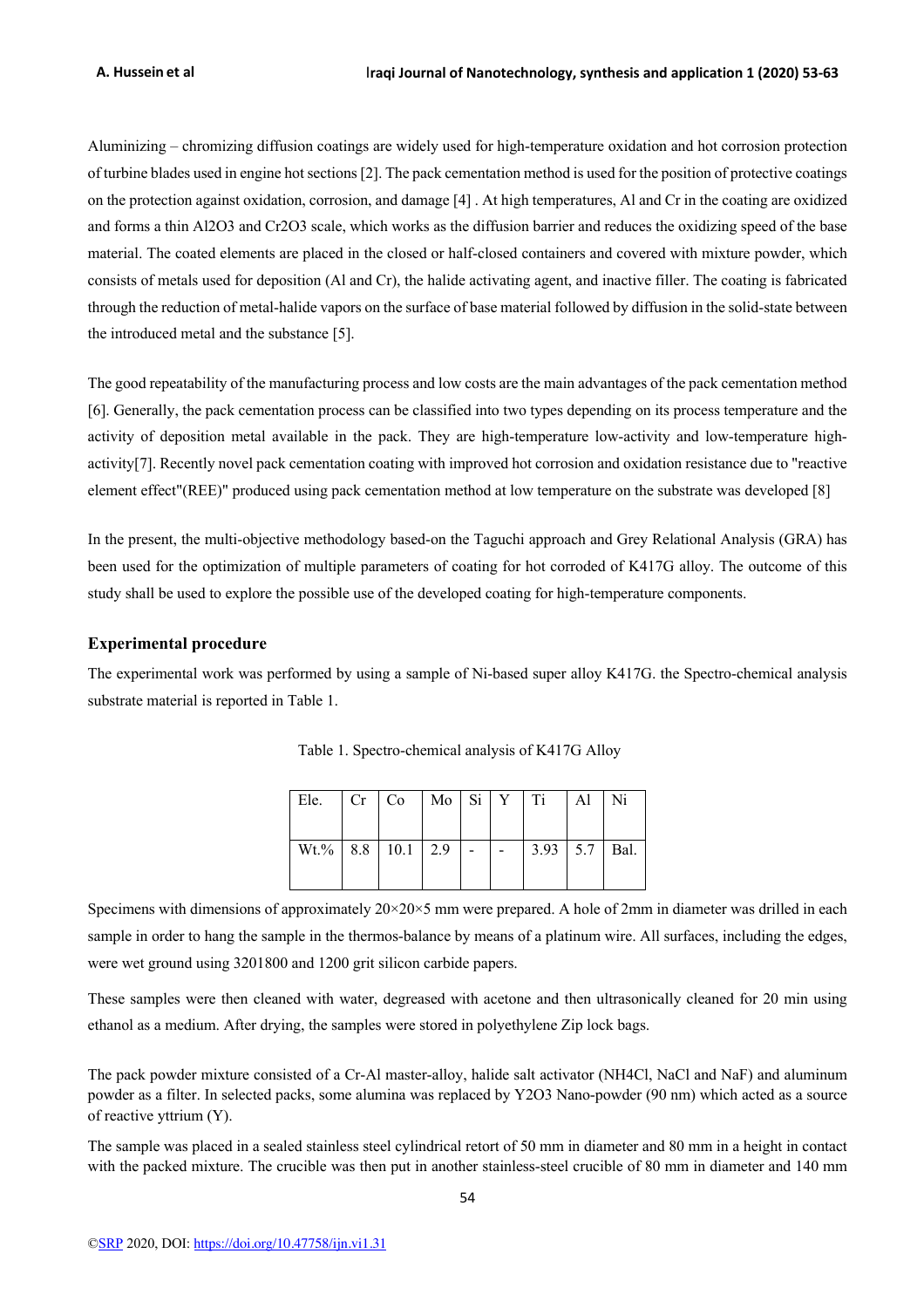in a height. The pack cementation process was conducted at 1150 C° for 7 hours in the pure Ar atmosphere. A schematic illustration of the coating process is shown in Figure 1.

Following the diffusion coating process, the samples were ultrasonically cleaned and cut perpendicular to the interface. Finally, the surfaces and cross-sections were examined by scanning electron microscope (SEM) and X-ray diffraction (XRD). To characterize the surface and cross-sectional morphology of the coatings at optimum setting conditions.

Cyclic hot corrosion studies were performed in molten salts (Na2So4, NaCl, and V2O5) for 20 cycles, each cycle consisted of 5 hours heating at 700 C° in a programmable tube furnace specimens were deposited with each of these salts until a total coating weight of 5 mg/cm3. Was reaching salt coated specimens were then kept in the oven for 4 hours at 100 C°. Then they were weighed again on digital balance before exposing to hot corrosion tests in a tube furnace.

The studies were conducted for all coated specimens. After testing the specimens were cleaned in an ultrasonic bath, first in distilled water, and then in ethanol. Then they were weighed on a digital balance to determine the weight change. The parabolic rate constants. (Kp) of hot corrosion are calculated by the linear least square algorithm of the following equation [9]:

$$
(W/A)^2 = K_P t \tag{1}
$$

Where  $(W/A)$  = weight gain per unit area (mg/cm<sup>2</sup>), t=time of exposure (hour) and kp=parabolic rate constant (hot corrosion rate) ( $mg^2$  cm<sup>-4</sup> S<sup>-1</sup>). Many efforts were made to formulate the kinetics of hot corrosion- SEM and XRD techniques were used to analyze the hot corrosion products at optimum setting conditions.



Figure 1. Pack Cementation Set-up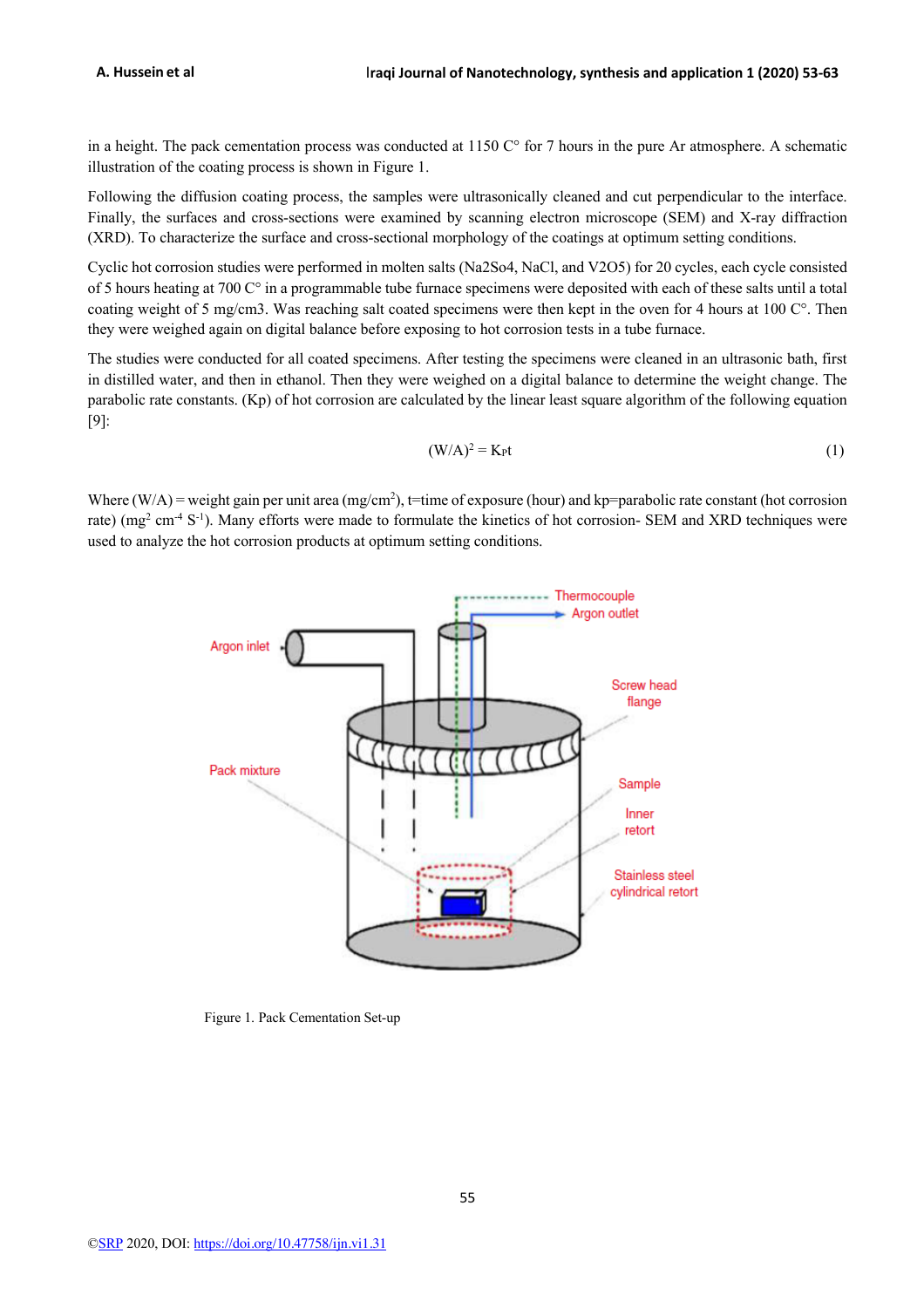Experiments of hot corrosion were conducted based on the design of experiments (DOE) using the Taguchi method of three levels, each level with three factors  $(L9-3^3)$  as shown in Table 2.

| Table 2. Taguchi-Array L9 |                                  |  |  |  |  |  |
|---------------------------|----------------------------------|--|--|--|--|--|
|                           | <b>Control factor and levels</b> |  |  |  |  |  |
| <b>RUN</b>                |                                  |  |  |  |  |  |
|                           |                                  |  |  |  |  |  |
|                           |                                  |  |  |  |  |  |
|                           |                                  |  |  |  |  |  |
|                           |                                  |  |  |  |  |  |
|                           |                                  |  |  |  |  |  |
|                           |                                  |  |  |  |  |  |
|                           |                                  |  |  |  |  |  |
|                           |                                  |  |  |  |  |  |
|                           |                                  |  |  |  |  |  |
|                           |                                  |  |  |  |  |  |

Taguchi orthogonal array- the values are taken by a factor that is termed to be leveled. The Taguchi approach is a more effective method than the traditional design of experiment methods such as factorial design, which is resource and timeconsuming. It is correct to point out also the limitations of the Taguchi method. The most critical drawback of the Taguchi method is that it does not account for higher-order interactions between design parameters. Only main effects and twofactor interactions are considered. Taguchi methods, developed by Dr.Genichi Taguchi, are based on the following two ideas[10]

1- Quality should be measured by the deviation from the specified target value rather than by conformance to present tolerance limits.

2- Quality cannot be ensured through inspection and rework but must be built-in through the appropriate design of the process and product

In the Taguchi method, two factors such as the control factor and the noise factor are considered to study the influence of output parameters. The controlling factors are used to select the best conditions for a process, whereas the noise factors denote all factors that cause variation.

The following three parameters were chosen for this study: halide salt activator (A), Nano-powders (70 nm) of the master alloy (B), and weight percent of yttria  $(Y_2O_3)$ . The values or levels for the pack cementation parameters were determined according to the thermodynamics mechanism and kinetics of the position of elements in diffusion coatings by the pack cementation method [7]. The parameters and their levels used in the experiments are shown in Table 3.

|        |                                    | Levels             |             |          |  |  |  |
|--------|------------------------------------|--------------------|-------------|----------|--|--|--|
| Symbol | Control Factor                     |                    | 2           |          |  |  |  |
| Α      | Activator                          | NH <sub>4</sub> Cl | <b>NaCl</b> | NaF      |  |  |  |
| В      | <b>Master Alloy</b>                | 90Cr-10Al          | 92Cr-8Al    | 94Cr-6Al |  |  |  |
| C      | Wt.% Y <sub>2</sub> O <sub>3</sub> |                    |             |          |  |  |  |

Table 3. Parameters and their levels used in the experiments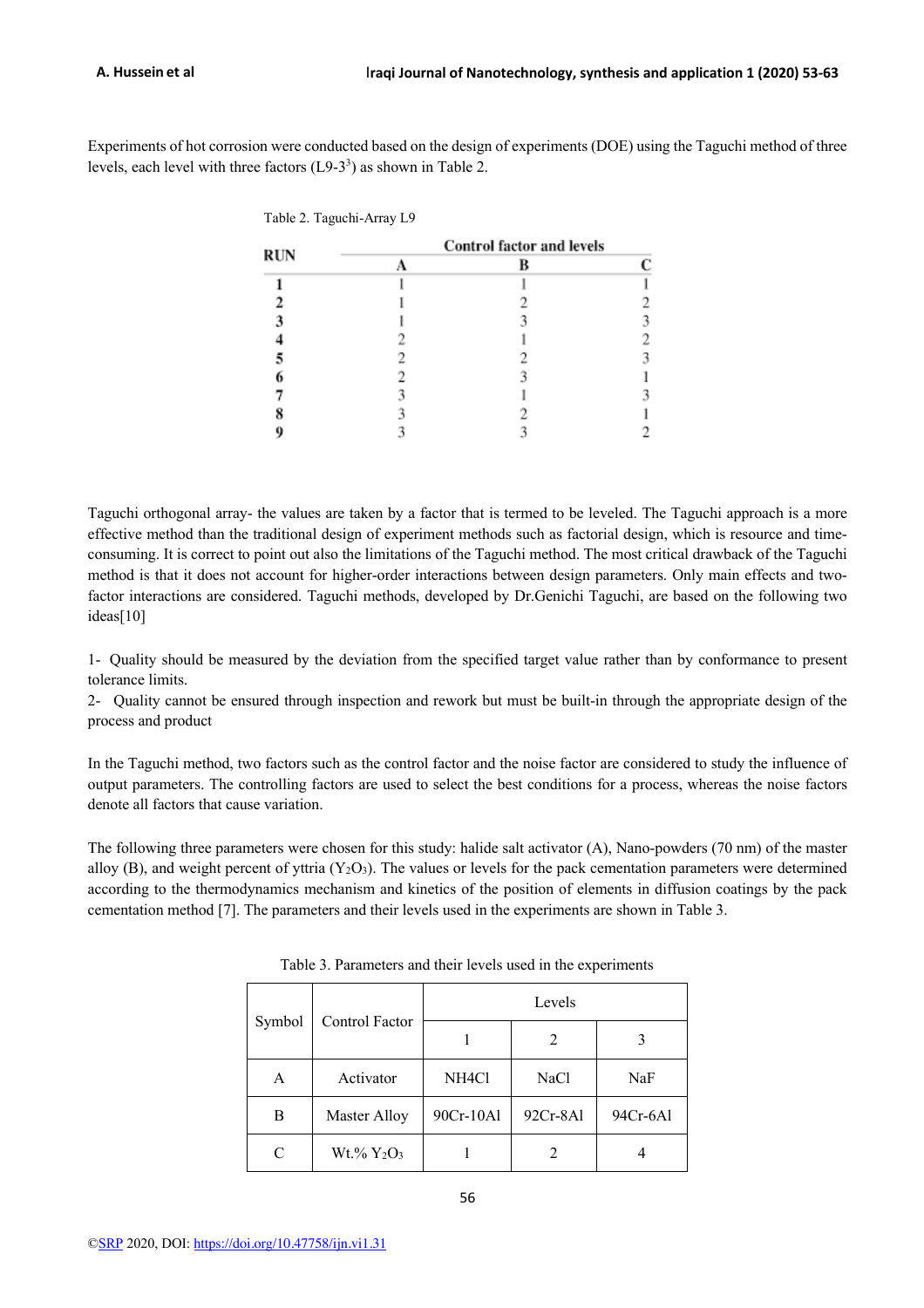To evaluate the performance of the pack cementation process, the following output characteristics were selected: parabolic rate constants (Kp1) for hot corrosion coated Ni-based superalloy K417G in the molten salt environment, Na2So4-6% wt. V2O5 (kp1), 100 wt% NaSO4 (kp2), and 75 wt. % NaSO4-25 wt % NaCl (kp3). A simplified multi-characteristics methodology based on Taguchi's approach and grey relational analysis (GRA) has been used to optimize the performance of pack cementation coating.

#### **Results and discussion**

Hot corrosion kinetics can be monitored using weigh change plots. The weight gain square (mg2/cm4) vs time (number of cycles) plots were plotted to establish the rate law for the hot corrosion. These graphs have been plotted to know the hot corrosion kinetics of specimens subjected to cyclic hot corrosion in the molten salt environment, Na2SO4, V2O5 and NaCl at 700 °C. it is observed that the coating follows a nearly parabolic rate low. The parabolic rate (hot corrosion rate) constant kp was calculated by a linear least square algorithm to function in the form  $(W/A)2 = kpt$ . The values of parabolic rate constant kp are reported in Table 4. The lower the value of kp, the higher will be the hot corrosion resistance and vice versa.

| Exp.No           | $K_{P1}$ | $K_{P2}$ | $K_{P3}$ |
|------------------|----------|----------|----------|
| $\mathbf{1}$     | 1.33     | 1.10     | 1.01     |
| $\sqrt{2}$       | 1.24     | 1.21     | 1.91     |
| $\overline{3}$   | 1.43     | 0.91     | 0.79     |
| $\overline{4}$   | 1.35     | 1.13     | 0.80     |
| 5                | 1.11     | 1.05     | 0.75     |
| 6                | 1.02     | 1.14     | 0.97     |
| $\boldsymbol{7}$ | 1.27     | 1.07     | 0.73     |
| $8\,$            | 1.92     | 0.81     | 0.88     |
| 9                | 1.30     | 0.85     | 0.76     |

Table 4. Parabolic rate constant (hot corrosion rate) kp  $(10^{-10} \text{ mg}^2 \text{ cm}^{-4} \text{ s}^{-1})$ 

Grey relational analysis (GRA) is a decision-making technique based on grey. The theory which is originally developed by Deng Julong. According to grey theory, there are two kinds of data that can exist namely "known" and "unknown" in the experimental investigation. These data are called in the "Grey" theory as black and white data respectively.

The black and white represent unknown information, whereas white data represents known information. Between the white and black data, there is incomplete information exists in all experiments. This incomplete information is known as the Grey system [11] .

The range of each input and output factors and their respective units are different. Therefore, data must be normalized. The data processing transforms the original sequence into a comparable sequence. Hence, each response is normalized between 0 and 1. [12].

Some performance characteristics may need larger-the-better and some performance characteristics may need smaller-thebetter. These two requirements use the following equations (2) and (3) respectively [13]:

$$
X_i(k) = X_i(k) - \min X_i(k) / \max X_i(k) - \min X_i(k)
$$
 (2)

$$
X_i(k) = \max X_i(k) - X_i(k) / \max X_i(k) - \min X_i(k)
$$
 (3)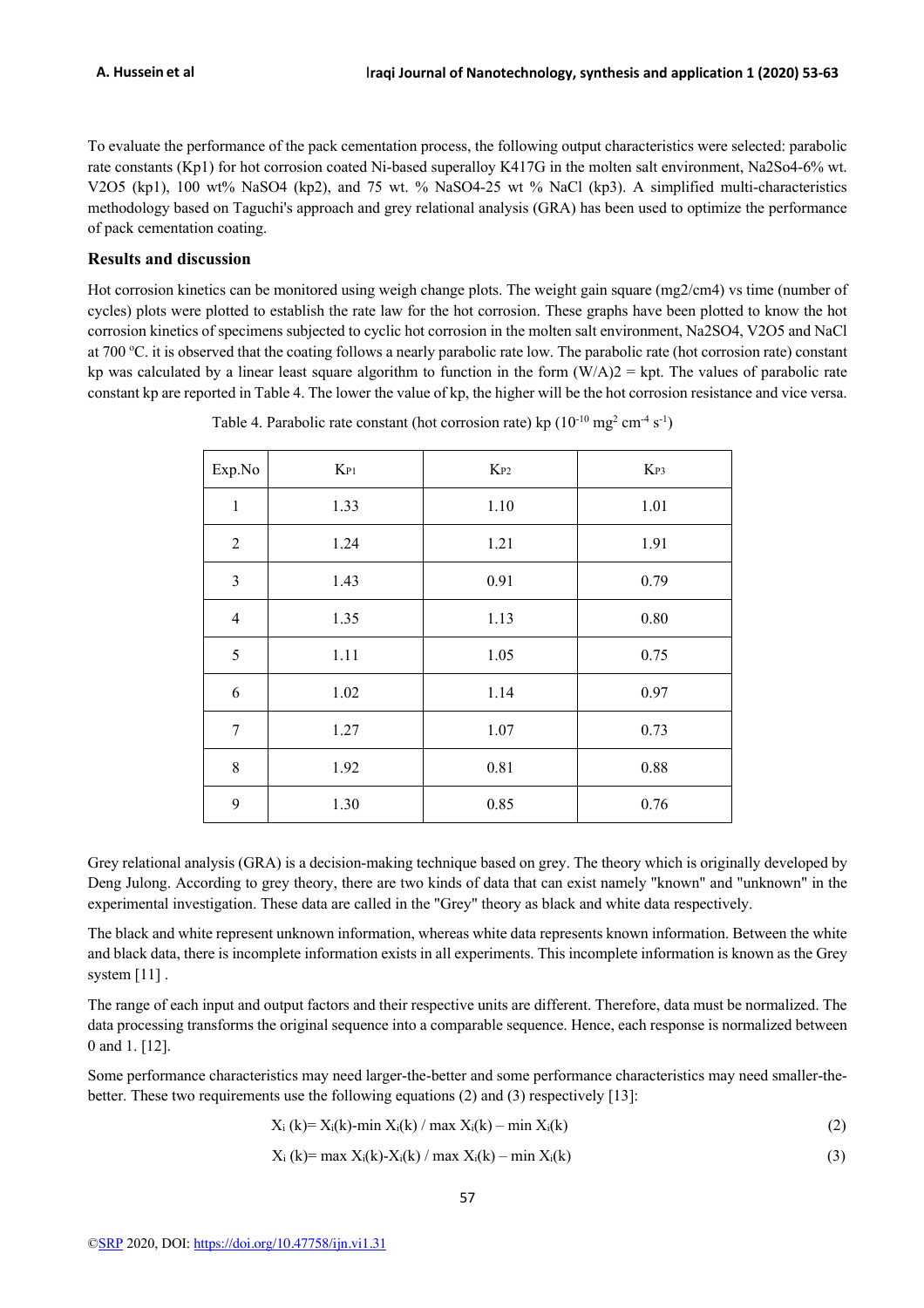Where,  $X_i(k)$  and  $X_i(k)$  are the sequences after the data processing and comparability sequence respectively, min  $X_i(k)$  is the smallest value of  $X_i(k)$  for the k<sup>th</sup> response and max  $X_i(k)$  is the largest value of  $X_i(k)$  for the k<sup>t</sup> response, k=1, 2, 3,... n.

$$
\Delta_{\text{o}i}(k) = |X_{\text{o}}^{*}(k) - Xi^{*}(k)
$$
\n(4)

 $\Delta$  min is the minimum deviation

 $\Delta$ <sub>max</sub> is the maximum deviation

In data processing, it is necessary to establish a relation between ideal and actual normalized experimental valves. It is done by calculating the grey relational coefficient which is obtained from the relation given below:

$$
\sum_{i} (k) = \Delta \min + \sum_{i} \Delta \max / \Delta_{oi} (k) + \sum_{i} \Delta \max
$$
 (5)

Where:

 $\Sigma$  (k) = Grey relational coefficient

 $\Sigma$  is distinguishing coefficient fall

The parameters are given equal preference is taken as 0.5.

After obtaining the grey relational Coefficient; the grey relational grade is computed by averaging the grey relational coefficient corresponding to each performance characteristic. The overall evaluation of the multiple performance characteristics is based on the grey relational grade [14]:

$$
y_i = 1/n \sum_{i=1}^{n} (k)
$$
 (6)

where  $y_i$  is the grey relational grade for the i<sup>th</sup> experiment and n is the number of performance characteristics.

Based on the data sequence characteristics, data pre-processing have different methodologies pre started for the GRA [13].

Response or output can be converted into the comparative series according to Eq.  $(3)$  "smaller-the-better" characteristics.

Every one of the sequences of each performance characteristic after data processing utilizing Eq. (3) as shown in Table 5 normalization of performance characteristics.

Table 5. normalization of performance characteristics

| Ex.no              | Kp1   | Kp2   | Kp3   |
|--------------------|-------|-------|-------|
| Reference sequence | 1.000 | 1.000 | 1.000 |
| $\mathbf{1}$       | 0.66  | 0.28  | 0.00  |
| $\overline{c}$     | 0.76  | 0.00  | 0.36  |
| 3                  | 0.54  | 0.75  | 0.79  |
| $\overline{4}$     | 0.63  | 0.20  | 0.75  |
| 5                  | 0.90  | 0.40  | 0.93  |
| 6                  | 1.00  | 0.18  | 0.14  |
| 7                  | 0.72  | 0.35  | 1.00  |
| 8                  | 0.00  | 1.00  | 0.46  |
| 9                  | 0.69  | 0.90  | 0.89  |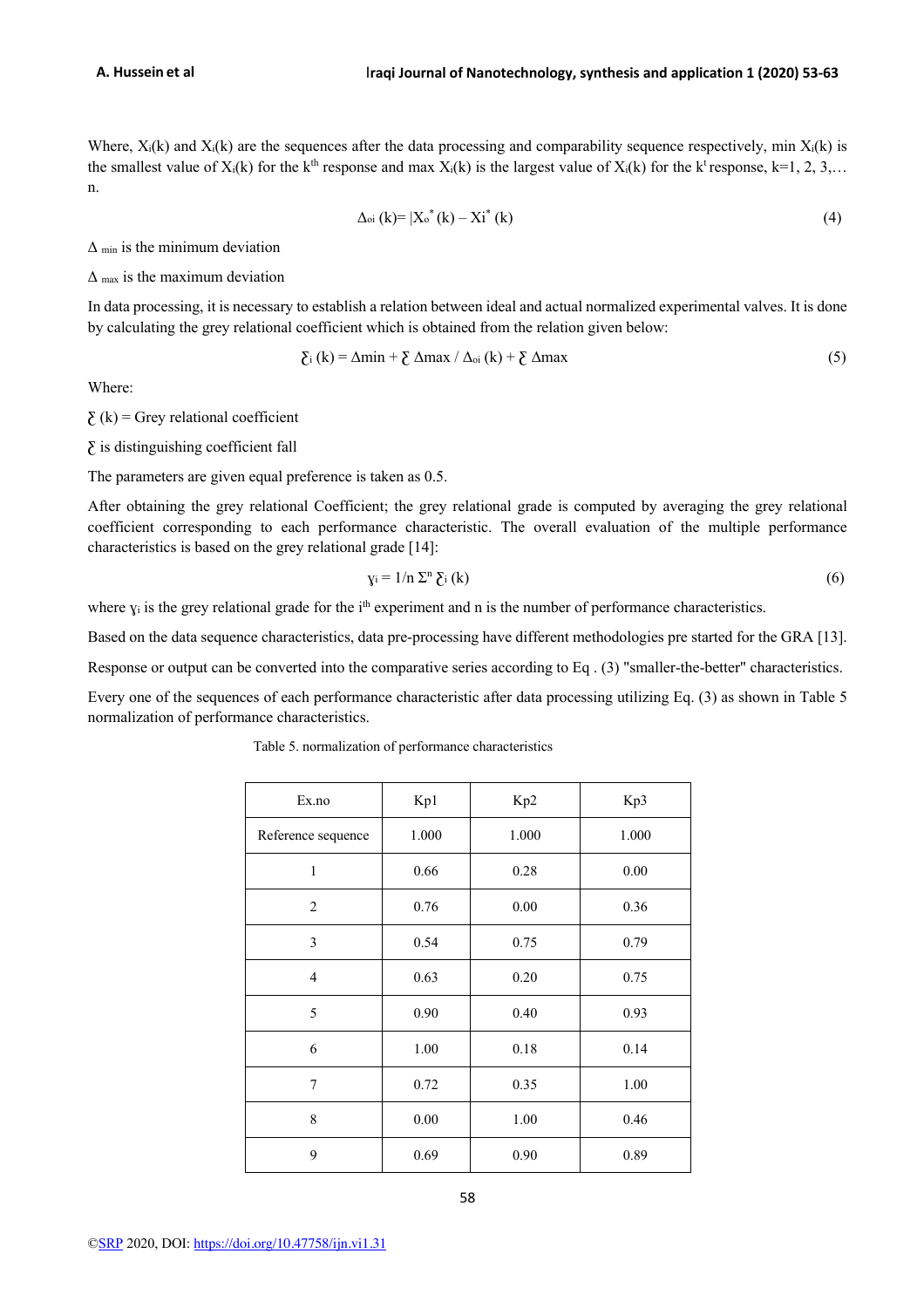| Using Eq. (4) computed the deviation sequence, and the outcomes are clear in Table 6. |  |  |  |
|---------------------------------------------------------------------------------------|--|--|--|
|---------------------------------------------------------------------------------------|--|--|--|

Table 6 deviation sequence and the outcomes of Kp values

|                  | $\Delta$ oi $(1)$ | $\Delta$ oi (2) | $\Delta$ oi (3) |
|------------------|-------------------|-----------------|-----------------|
|                  | 1.000             | 7.000           | 7.000           |
| Exp.no           |                   |                 |                 |
| $\mathbf{1}$     | 0.34              | 0.73            | 1.00            |
| $\overline{2}$   | 0.24              | 1.00            | 0.64            |
| $\mathfrak{Z}$   | 0.46              | 0.25            | 0.21            |
| $\overline{4}$   | 0.37              | 0.80            | 0.25            |
| 5                | 0.10              | 0.60            | 0.07            |
| 6                | 0.00              | 0.83            | 0.86            |
| $\boldsymbol{7}$ | 0.28              | 0.65            | 0.00            |
| 8                | 1.00              | 0.00            | 0.54            |
| 9                | 0.31              | 0.10            | 0.11            |

After data pre-processing is performed, GRC is determined from the normalized data to establish a relation between the preferred and real data. The distinguishing Coeff. ( $\Sigma$ ) has been calculated using Eq. (5) as shown in Table 7:

| Exp.no         | $\Sigma$ 1 | $\Sigma$ | $\overline{\mathcal{E}}$ 3 | <b>GRG</b> | Rank |
|----------------|------------|----------|----------------------------|------------|------|
| $\mathbf{1}$   | 0.59       | 0.41     | 0.33                       | 0.44       | 8    |
| 2              | 0.67       | 0.33     | 0.38                       | 0.46       | 7    |
| 3              | 0.52       | 0.55     | 0.67                       | 0.58       | 4    |
| $\overline{4}$ | 0.58       | 0.34     | 0.63                       | 0.52       | 6    |
| 5              | 0.83       | 0.41     | 0.86                       | 0.70       | 1    |
| 6              | 1.00       | 0.33     | 0.33                       | 0.56       | 5    |
| 7              | 1.00       | 0.31     | 0.63                       | 0.64       | 3    |
| 8              | 0.54       | 0.15     | 0.47                       | 0.39       | 9    |

Table 7. grey relation grade and its order in optimization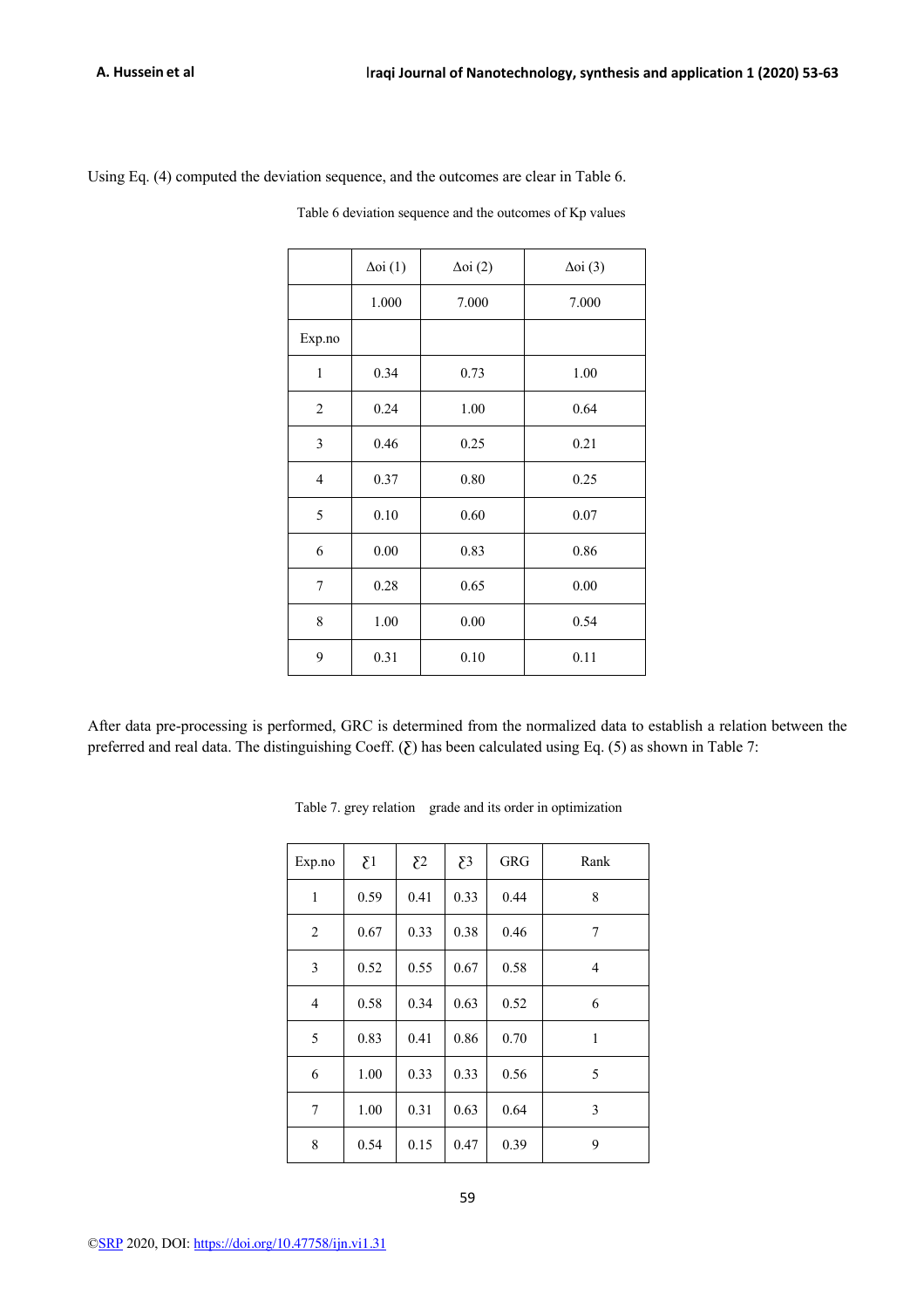|  | 0.58 | 1.00 | $\degree$ 0.43 | 0.67 |  |
|--|------|------|----------------|------|--|
|--|------|------|----------------|------|--|

Table 7 indicates that experiment 5 has the highest GRG. It is the mal among nine experiments optimal settings of pack cementation parameters for optimization based on corrosive salts is given in Table 8.

able 8. Response table for the Grey Relational Grade

| Factor         | Halide salt activator | Powder of master alloy | Wt-% Yttria |
|----------------|-----------------------|------------------------|-------------|
| Level          |                       |                        |             |
|                | 0.4948                | 0.5348                 | 0.4624      |
| $\overline{2}$ | 0.5904                | 0.5155                 | 0.5481      |
| 3              | 0.5662                | 0.6012                 | 0.6410      |
| Rank           |                       | 3                      | 3           |

So  $(A_2B_3C_3)$  as presented in Table 8 is the optimum parameter. The level with the maximum GRG is an optimal level of the process parameter. Analysis of variance (ANOVA) results for raw data of Grey relational results, is given in Table 9 It is seen that wt%  $Y_2O_3$  (43%) significantly affects the hot corrosion rate as compared to halide salt activator (31%) and master alloy powder (26 %).

Table 9. ANOVA Table for raw data

| Parameter             | DF | <b>SS</b> | MS       | Contribution Ratio (%) |
|-----------------------|----|-----------|----------|------------------------|
| Halide salt activator | 2  | 0.01481   | 0.007403 | 31%                    |
| Master alloy powder   |    | 0.01213   | 0.006063 | 26%                    |
| Wt.% Y2O3             |    | 0.04786   | 0.023930 | 43%                    |

Confirmation tests a final step recommended by Grey-relational-based Taguchi approach to verify the experiment conclusion. Estimated overall grey relational Grade is calculated as follows [15]:

$$
\gamma_{\text{opt}} = \gamma_m + \Sigma (\gamma_i - \gamma_m) \tag{7}
$$

where  $y_m$  is the mean of total Grey-relational Grade,  $y_i$  is the mean of overall Grey relational grade at optimum level (A2, B3, C3), i the number of process parameter having significant Contribution in multiple performance characteristics. The summary results and comparison between experimental and predication results are shown in Table 10 . Figure 2 shows the cross-sectional and top-view morphology shows a thin oxide layer formed on surface which mainly contains (Cr, Al and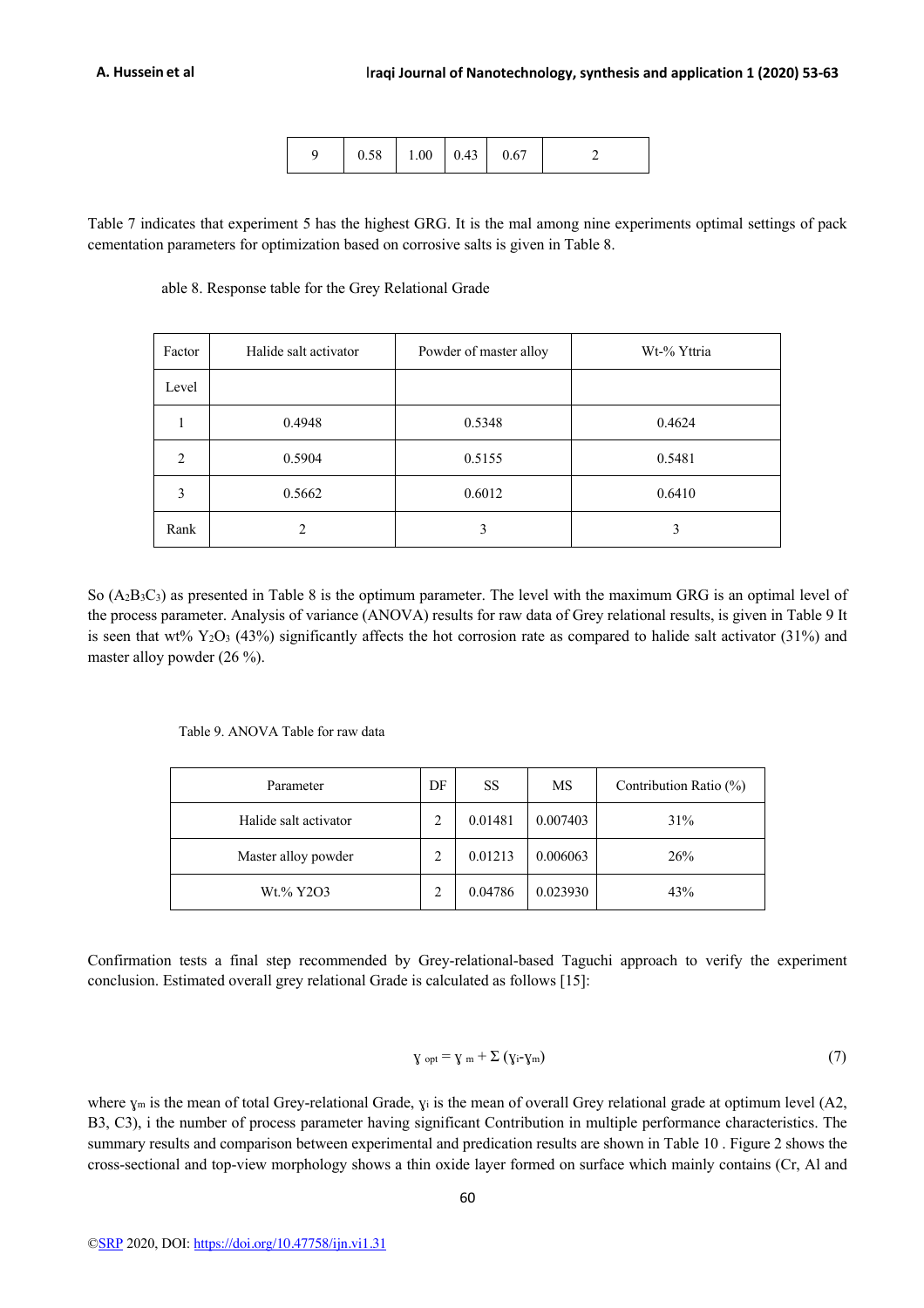Y), which are playing a significant role in a protection. According to XRD pattern, it is found that (Cr<sub>2</sub>O<sub>3</sub>, Al<sub>2</sub>O<sub>3</sub> and Y<sub>2</sub>O<sub>3</sub>) oxides are mainly formed during hot corrosion and thus forms a protective oxide layer at the surface due to which further hot corrosion is prevented and the presence of yttria oxide layer in the scale improve the scale adhesion property and the scale formed are tightly adherent [16].



Figure 2. SEM/XRD Analysis for hot corroded pack coated K417G at optimum setting conditions

| method            | level | $Kp(10-10mg cm4 s-1)$ |             |
|-------------------|-------|-----------------------|-------------|
|                   |       | experimental          | predication |
| Initial condition | 111   | 1.14                  | 1.10        |
| Optimal condition | 233   | 0.51                  | 0.552972    |

Table 10. Summary results of confirmation experiments

### **Conclusion**

The results acquiring from this study can be drawn as follows:

- 1. According to grey relational analysis, the optimum.
- 2. parameters with grade value of 0.7 (closest to 1 is optimum) were A2B3C3 i.e., Activator (NaCl), master alloy (94Cr-6Al) and wt.%Y2O3 (4%).
- 3. According to the ANOVA results, Wt.%  $Y_2O_3$  (43%) is the most significant controllable as compared to halide salt activator (31%) and master alloy powder (26 %).
- 4. According to XRD pattern, it is found that  $(Cr_2O_3, Al_2O_3$  and  $Y_2O_3)$  oxides are mainly formed during hot corrosion.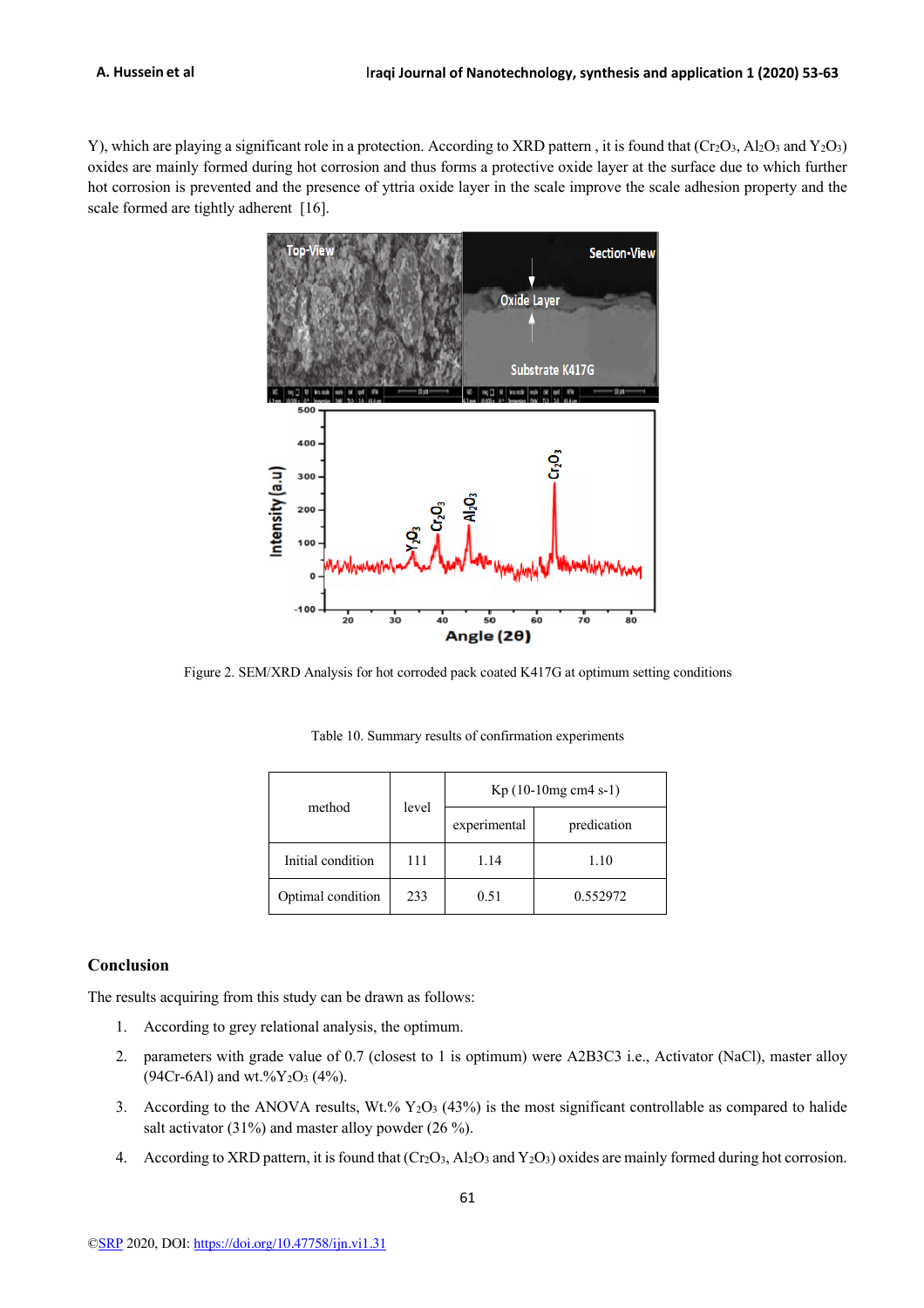## **References**

[1] R. Hejazi, "High Temperature Coatings For Industrial Gas Turbine Users," Accessed: Aug. 02, 2020. [Online].Available: ttps://www.academia.edu/7719406/HIGH\_TEMPERATURE\_COATINGS\_FOR\_INDUSTRIAL\_GAS\_TURBINE\_USE RS.

[2] R. Drevet, C. Petitjean, N. David, L. Aranda, D. Veys-Renaux, and P. Berthod, "Aluminizing by pack cementation to protect CoSb3 from oxidation," *Mater. Chem. Phys.*, vol. 241, p. 122417, Feb. 2020, doi: 10.1016/j.matchemphys.2019.122417.

[3] A. Galerie, B. Pint, and D. Monceau, "High Temperature Coatings," *Oxid. Met.*, vol. 81, no. 1, pp. 1–1, Feb. 2014, doi: 10.1007/s11085-013-9462-3.

[4] R. Sivakumar and B. L. Mordike, "High temperature coatings for gas turbine blades: A review," *Surf. Coat. Technol.*, vol. 37, no. 2, pp. 139–160, Apr. 1989, doi: 10.1016/0257-8972(89)90099-6.

[5] M. Okazaki, "High-temperature strength of Ni-base superalloy coatings," *Sci. Technol. Adv. Mater.*, vol. 2, no. 2, pp. 357–366, Jan. 2001, doi: 10.1016/S1468-6996(00)00022-X.

[6] R. Rapp, "Pack Cementation Aluminide Coatings on Superalloys: Codeposition of Cr and Reactive Elements (RE). Technical Report 1. Chromium and Reactive Element(RE)- Modified Aluminide Diffusion Coatings on Superalloys: Environmental Testing. Technical Report 2," p. 115, Nov. 1992.

[7] H. Zahedi, F. Shahriari Nogorani, and M. Safari, "Microstructure Analysis of the Pack Cementation Aluminide Coatings Modified by CeO2 Addition," *Met. Mater. Int.*, Oct. 2019, doi: 10.1007/s12540-019-00483-0.

[8] J. Maximilien N'Gandu-Muamba and R. Streiff, "The reactive element effect (R.E.E.) : a tentative classification," *J. Phys. IV Colloq.*, vol. 03, no. C9, pp. C9-281-C9-290, 1993, doi: 10.1051/jp4:1993927.

[9] "Cyclic Oxidation and Hot Corrosion Behavior of Nickel–Iron-Based Superalloy in: High Temperature Materials and Processes Volume 37 Issue 2 (2018)." https://www.degruyter.com/view/journals/htmp/37/2/article-p173.xml (accessed Aug. 02, 2020).

[10] R. H. Myers, A. I. Khuri, and G. Vining, "Response Surface Alternatives to the Taguchi Robust Parameter Design Approach," *Am. Stat.*, vol. 46, no. 2, pp. 131–139, May 1992, doi: 10.1080/00031305.1992.10475869.

[11] X.-C. Xiao, X.-Q. Wang, K.-Y. Fu, and Y.-J. Zhao, "Grey Relational Analysis on Factors of the Quality of Web Service," *Phys. Procedia*, vol. 33, pp. 1992–1998, Dec. 2012, doi: 10.1016/j.phpro.2012.05.313.

[12] S.-T. Lin *et al.*, "Application of grey-relational analysis to find the most suitable watermarking scheme," *Int. J. Innov. Comput. Inf. Control*, vol. 7, Sep. 2011.

[13] R. Sallehuddin, S. M. H. Shamsuddin, and S. Z. M. Hashim, "Grey Relational Analysis And Its Application On Multivariate Time Series.," p. 8.

[14] Y. Kuo, T. Yang, and G.-W. Huang, "The use of grey relational analysis in solving multiple attribute decision-making problems," *Comput. Ind. Eng.*, vol. 55, no. 1, pp. 80–93, Aug. 2008, doi: 10.1016/j.cie.2007.12.002.